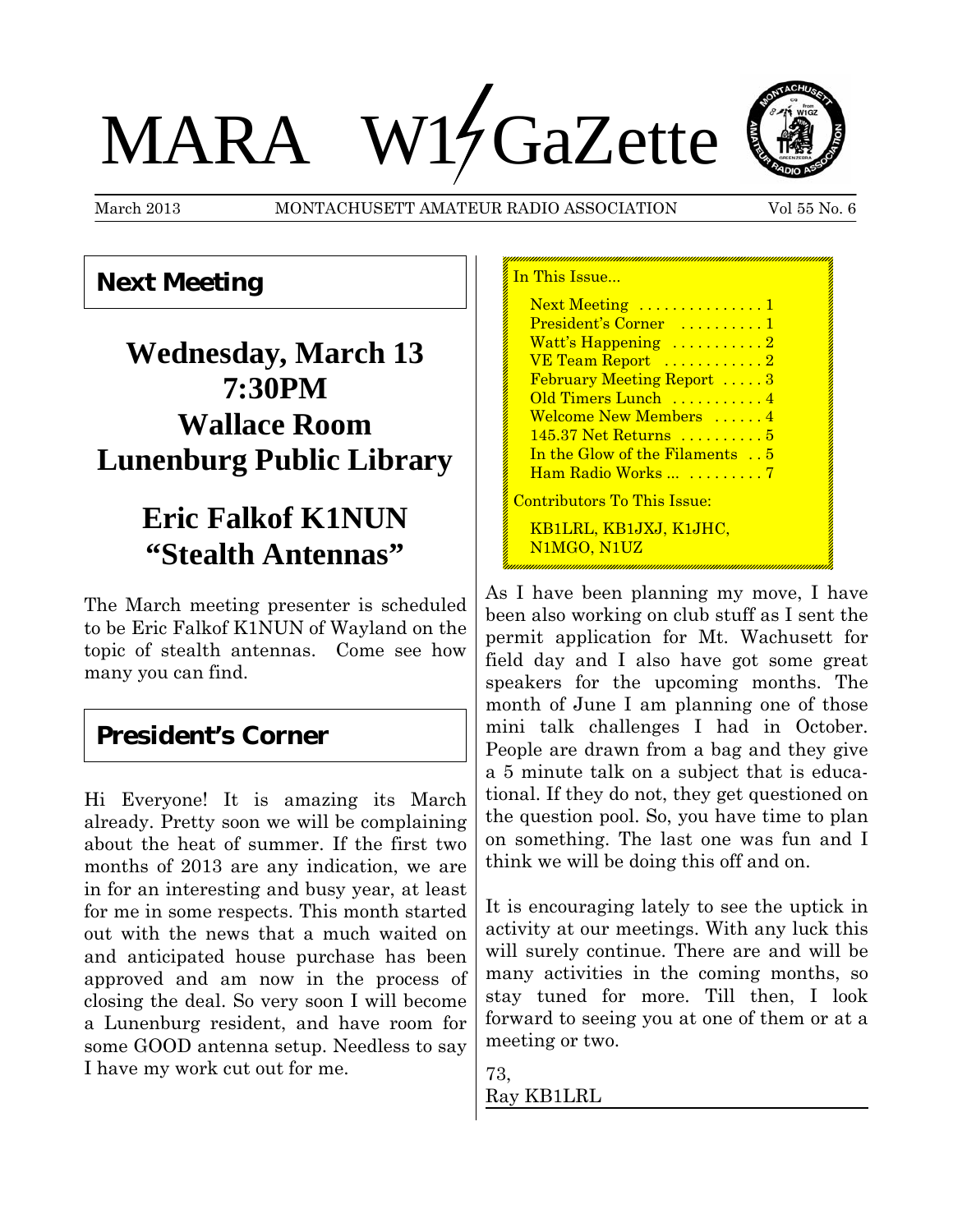### **Watt's Happening**

#### **Sundays, 0800 local 5330.5** (ch 1) USB

Western Mass Emergency 60M Net Alternate frequencies are 5346.5 (ch 2), 5366.5 (ch 3), 5371.5 (ch 4), and 5403.5 (ch 5).

#### **Sundays, 0830 local 3937**

Western Mass Emergency Net. Alternate frequency is 3942 in case of QRN, QRM, or frequency in-use. Also a good idea to scan up and down 10kHz if you cannot find the net.

**Sundays, 0900 local 145.45-** Montachusett Emergency Net

**Mondays, 2000 local 147.525 simplex** Worcester Emergency Simplex Net

**Wednesdays, 1900 local 145.37-** Gardner/Templeton Emergency Net

**Wednesdays, 2100 local 28.341** Harvard Repeater Club 10 meter sideband net "Activity Night"

**Nightly, 2100 local 146.97-** Central Mass Traffic Net

**First Monday, 1900 local 3943, 7245** RACES Net

**Sunday, April 7; Framingham MA** Framingham Hamfest, Keefe Tech

**Saturday, April 20; Brookline NH** NEARC Antique Radio flea

**Sunday, April 21; Cambridge MA** Flea at MIT; 3rd Sunday April - October

Additional ham fest and flea market information can be found on the W1GSL New England Area Ham - Electronic Flea Market list at

http://web.mit.edu/w1gsl/Public/ne-fleas

## **VE Team Report**

The MARA Volunteer Examiner Team held its monthly FCC Amateur Radio exam sessions for January and February on Wednesday, January 23 and Wednesday, February 27.

The January exam session served three candidates with one new Technician license earned as well as one upgrade to General and one upgrade to Extra. In February four candidates all earned new Technician licenses.

The examiners for these sessions were Tom K1JHC (Jan+Feb), Gary K1YTS (Jan+Feb), Ralph KD1SM (Jan+Feb), Paul KD1YH (Jan+Feb), John KK1X (Jan+Feb), Tim KQ1Y (Jan), Don N1HVA (Jan), and Gordon N1MGO (Jan+Feb).

The MARA Volunteer Exam Team schedules sessions for the fourth Wednesday of every month at the Lunenburg Senior Center, 25 Memorial Drive, Lunenburg MA.

All levels of examination are available. Candidates should pre-register with Paul KD1YH at 978.597.6535 or by email to phupham@verizon.net.If no candidates have pre-registered by the Saturday prior to the scheduled session the session will be canceled.

## *Think Spring!*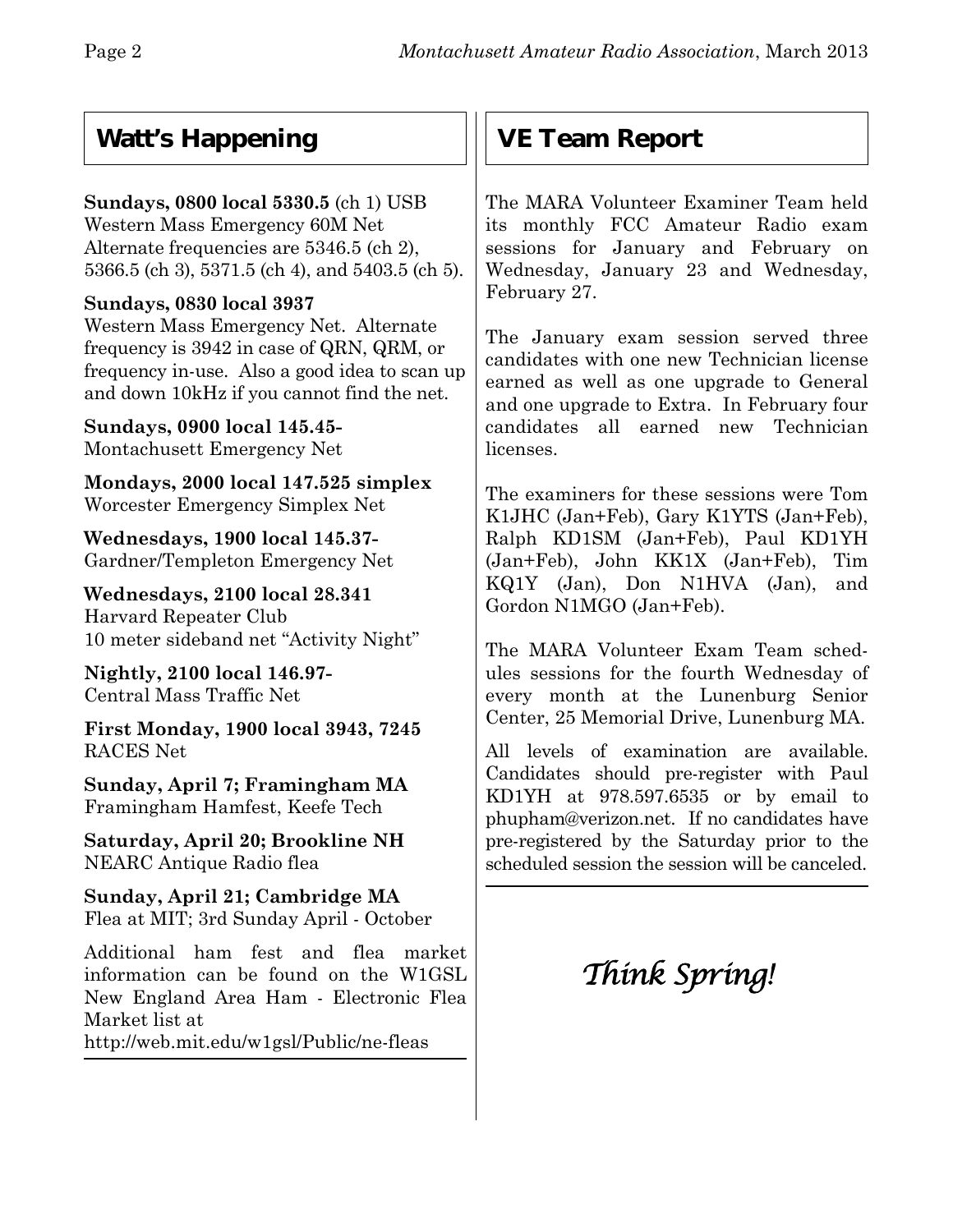# **February Meeting Report**

Minutes of the Montachusett Amateur Radio Association

13 February 2013

The meeting was called to order at 7:30 by Ray KB1LRL. Introductions were made, those in attendance were: Ray KB1LRL, Gary K1YTS, Norm W1BYH, Gordon N1MGO, Tom AB1GF, Charlie KT1I, Al KB1TNN, Ken KB1UVP, Steve KB1YUP, Bill N1UZ, Tim KQ1Y, Tom W0TJP, Paul KD1YH, Merle KB1ZGC, Bob N1HPZ, Dave WN1E and Barry W1HFN. Our guest speakers were Frandy N1FJ and Jim KK1W.

It was moved and seconded to accept the minutes of our last meeting as it appeared in the newsletter. Treasurer's report; the balance for July and August is \$1,521.50 and 229.50 in the repeater fund. The raffle brought in \$34.00; Steve KB1YUP won the nifty dipole pulley thingy.

The Tech Committee reported that the Gardner link was down and then repaired.

Steve KB1YUP volunteered to bring doughnuts for the March meeting Ray KB1LRL will supply the coffee.

Upcoming public service event is the Townsend Lions Canoe Race, sometime in March, the date TBD. The Boston Marathon will be in April, lots of volunteers will be needed.

The Gardner repeater group will be holding the Western Mass Emergency Net at 1900L on Wednesday. This net will be linked like

## TheMARA W1/GaZette

is published by the Montachusett Amateur Radio Association just prior to the monthly meeting. The newsletter is distributed free to members and friends of Amateur Radio.

Contents copyright © 2013, MARA. Permission to use in other Amateur Radio publications with credit to MARA is hereby granted.

The deadline for materials to appear in the W1/GaZette is noon on the Sunday before the first Wednesday of the month.

#### **NEWSLETTER STAFF:**

| Editors:   | Ralph Swick KD1SM                  |
|------------|------------------------------------|
|            | <u>978-582-7351 kd1sm@arrl.net</u> |
| Webmaster: | Paul Upham KD1YH                   |

#### **MEMBERSHIP INFORMATION:**

| Club Secretary:       | <b>Barry Fox W1HFN</b>                            |              |
|-----------------------|---------------------------------------------------|--------------|
| <b>Annual Dues:</b>   | Regular<br>Family                                 | \$25<br>\$30 |
|                       | <b>Fixed income</b>                               | \$15         |
| Meetings:             | 2nd Wednesday, 7:30pm<br><b>September to June</b> |              |
| Mailing address: MARA | <b>PO Box 95</b><br>Leominster, MA 01453          |              |
| Web site:             | http://www.w1gz.org/                              |              |

#### **OFFICERS:**

| Ray Lajoie, KB1LRL<br><u>rplajoie@comcast.net</u> | <b>President</b> |
|---------------------------------------------------|------------------|
| Tom Antil, AB1GF<br>thantil@comcast.net           | Vice President   |
| Barry Fox, W1HFN<br>foxbw@comcast.net             | Secretary        |
| Gordon LaPoint, N1MGO<br>n1mgo@arrl.net           | <b>Treasurer</b> |
| Charlie Cayen, KT1I<br>kt <sub>1</sub> i@arrl.net | Trustee          |
| MARA owns and operates the W1GZ repeater on       |                  |

145.45 (CTCSS 74.4) in Fitchburg.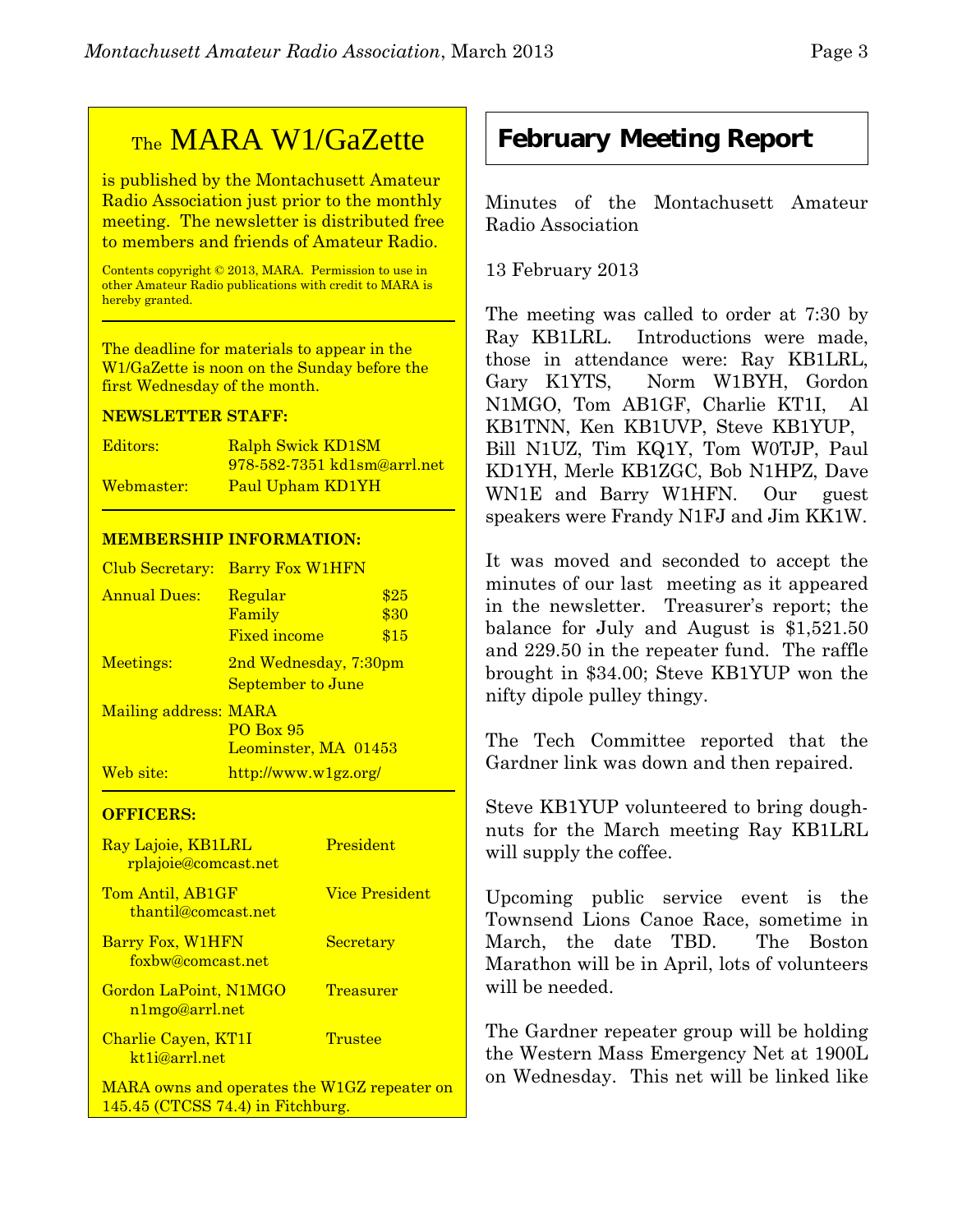our W1GZ Sunday nets, all are invited to participate.

There was a short socializing break at 1925.

The meeting resumed and the floor was given over to Jim KK1W and Frandy N1FJ. They gave a most interesting slide show and video presentation of the Summits on the Air (SOTA) program.

A motion to adjourn was made at 9:00, seconded and carried.

Respectfully submitted, Barry W1HFN Secretary MARA



above: Pauline KB1JXJ and Gordon N1MGO hosted the February meeting presenters and guests at their home prior to the meeting. Around the table from the left are Ray KB1LRL, Jim Mullen KK1W, David Cayen WN1E, Gordon N1MGO, Frandy Johnson N1FJ, and Charlie KT1I.

Photo courtesy KB1JXJ (behind the lens)

## **Old Timers Lunch**

de Tom K1JHC

The Old Timers held their February monthly meeting at Bickford's Restaurant on Wednesday, February 6.

Those present were Gary K1YTS, Charlie KT1I, Paul N1QDX, Al KB1TNN, Norm W1BYH, Tom K1JHC, and Barry W1HFN.

NOAA Weather Laboratories has a free APP "mPING" whereby Hams can give present WX conditions directly by clicking on the screen and sending Info. Give it a try.

Please join with us on the first Wednesday of each month at 12 Noon.

## **Welcome New Members**

MARA welcomes the following new members during the February meeting:

W0TJP Timothy J Pandiscio 123 Milk St Fitchburg, MA 01420

KB1ZGC Mark Thompson 871 Mass Ave Lunenburg, MA 01462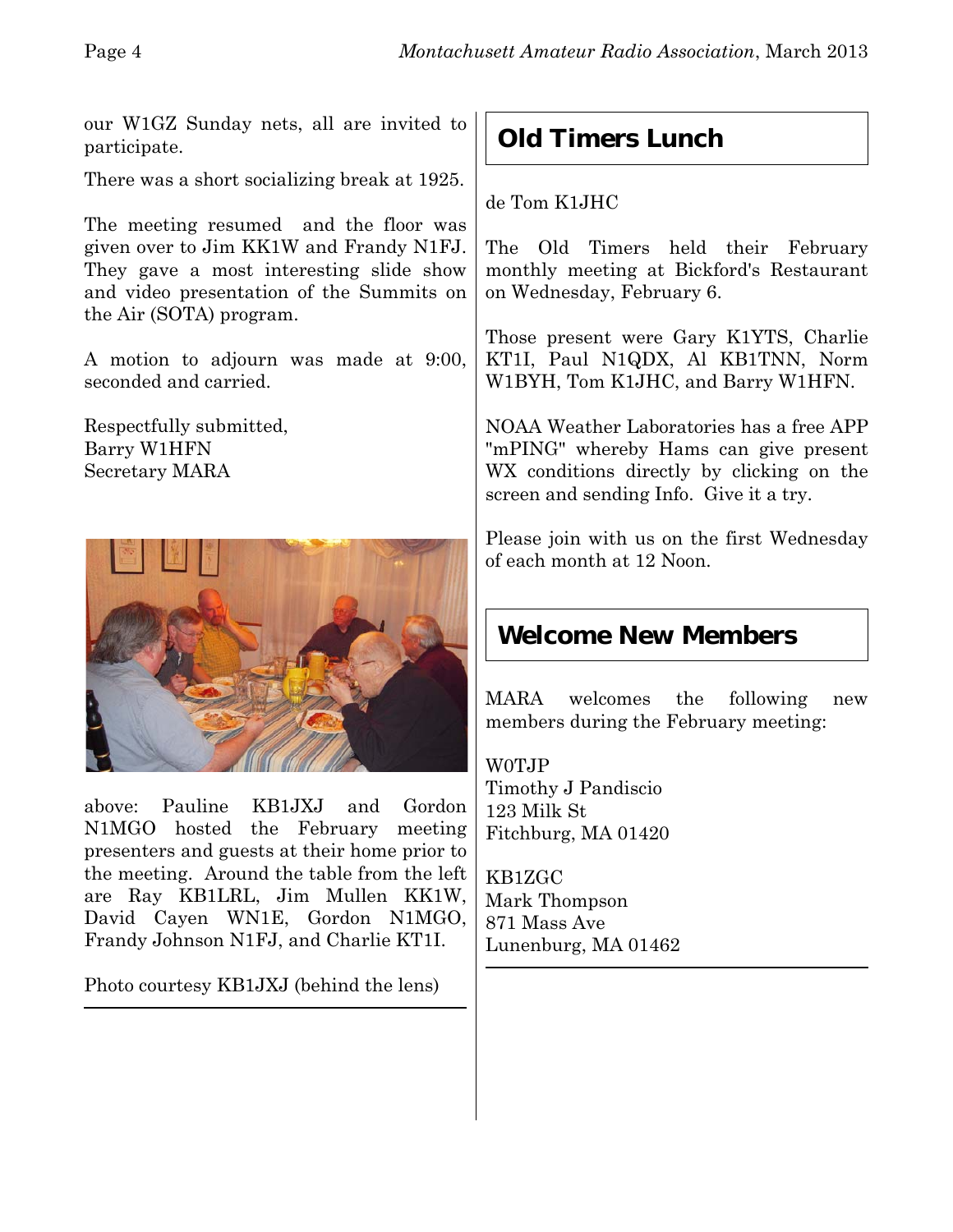#### **145.37 ARES Net Returns**

*forwarded by N1UZ*

From: Doug Lepisto To: mohawkarc Sent: Sunday, February 17, 2013 11:17 AM Subject: [MohawkARC] 145.37 Net Is Coming Back

Greetings,

The net on the 145.37 W1GCD Gardner repeater is coming back on Wednesdays starting February 20th at 7:00 p.m. This net will also be on node 9127 of the New England Reflector with Athol and Fitchburg linked in. I will be the net control station to get things up and running again, but after a few weeks will need some addition net controls to help out. Hope to get a good turn out!

Also, don't forget about the great meeting presenter we have for this month on the 27th. Dave KM3T from WRTC will be coming to speak to us - please be there if you can!

73, Doug KB1MCK

#### **In the Glow of the Filaments...**

de Bill NZ1D

#### **Part 5: "Birds of a feather..."**

In the previous parts of this narrative we met a handful of local amateur radio operators and experimenters before the "War to End All Wars" abruptly ended all U.S. amateur radio activities. Some were called away by the lure of the sea. One would adopt our area as his new home and later help sow at least some seeds for our present club. And one, Nestor Stolba (1GY) would later return as W1GZ and co-found the group that would become the MARA.

But these were all individuals. What about local club activities? As Harold Kramer,W1JB, ARRL COO and QST publisher, recently wrote: "Amateur Radio clubs are the machinery that drive the majority of Amateur radio activities." ("Clubs: Amateur Radio's Future," QST, November 2011, p. 74.) Although I have not found any traces of formal organized radio club activity occurring in our immediate area before the WWI shutdown, radio clubs in some form had been around since the beginning of amateur radio. The ARRL, founded in 1914, was itself a very far-reaching, wide-area radio club. Co-founders Hiram Maxim, 1AW, and Clarence Tuska, 1DW, were both principals of a pre-existing club, the Radio Club of Hartford.

Other formally-organized clubs were popping up in the major metropolitan areas around the country. In 1917 an ARRL editorial pushing for affiliation of the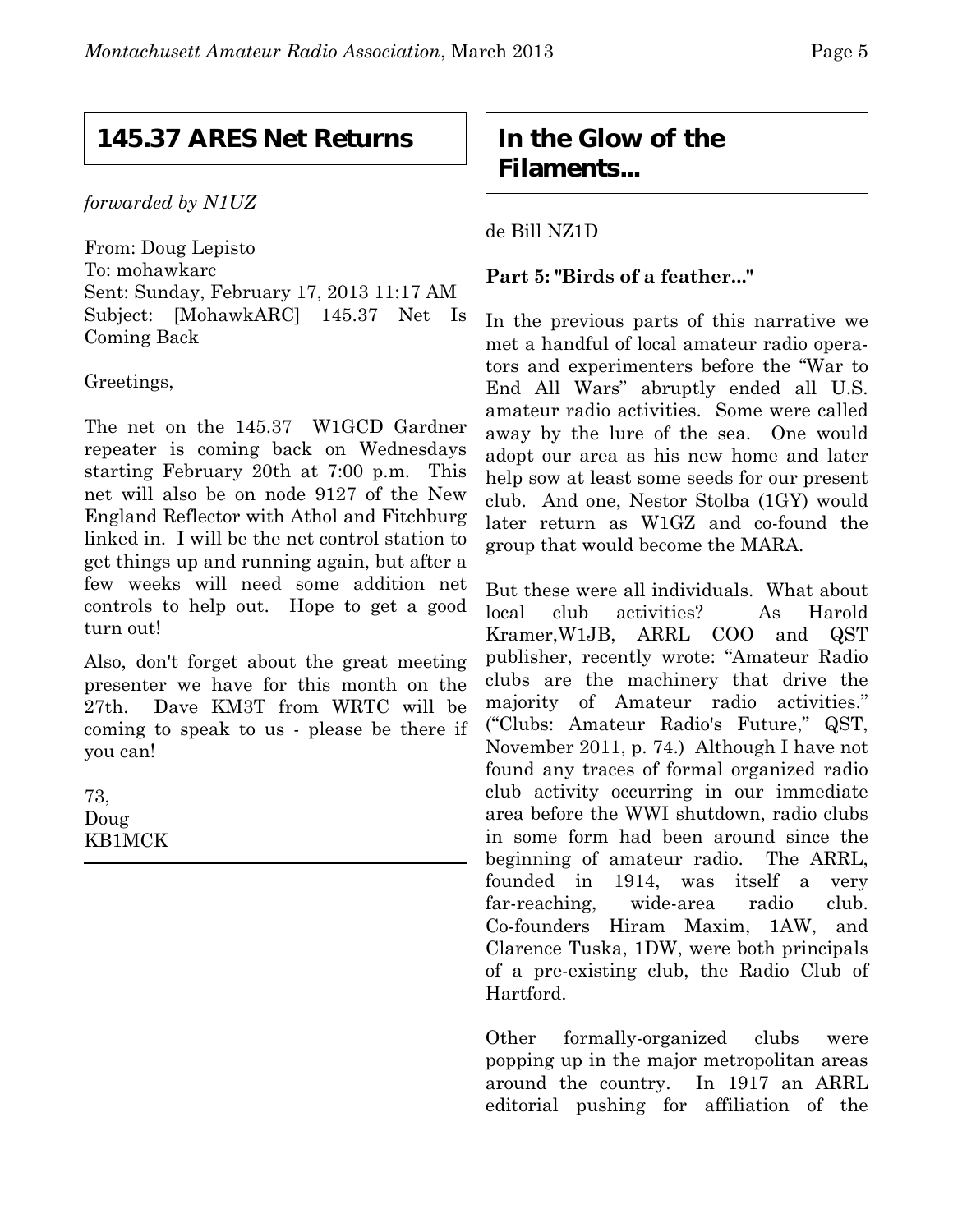different radio clubs "throughout the country" stated: "Hardly a city large enough to be called a city, is without either some little group of amateur radio enthusiasts who get together every so often or a real live Club with regular places of meeting and regular officers." ("Affiliating the Clubs," QST, March 1917, p. 25, 26.) By then, the central and eastern parts of Massachusetts boasted several clubs, including the Fall River Amateur Wireless Association formed in late 1915 or early 1916 and the Lowell Radio Club formed before April 1917. Students at Harvard, MIT and WPI all had access to their school's station licenses.

The editorial continued, "All of these groups have one interest and this interest is never local, because every wireless enthusiast wants to work distant places." CQ DX anyone?

Several ARRL editorials in the prewar years touted many reasons for joining together, most of which are still valid. Although the main thrust in the early years was message handling and its associated problems, such as scheduling, QRM and "rotten operating," other common issues were recruiting, education, sharing of ideas, protecting the amateurs' use of airwaves by banding together to reduce interference and to prevent big business from encroaching on radio resources. One interesting editorial in June 1916 QST entitled "A Hint for Radio Clubs," suggested operating rules and schedules to combat such aggravations as having "some one start testing...when one is copying a message from a long-distance amateur" or the habit of having amateurs tie up the airwaves by talking for hours about nothing in particular. Sound familiar?

There isn't much of a trail of what, if anything was happening locally insofar as organized amateur radio was concerned. We do know that by May of 1916 Townsend's Francis Struthers (1OQ) and Ian Rusk (1RR) both had heeded Maxim's overtures and joined the ranks of the ARRL. Thirty miles away, in Manchester, NH, Starkey, who later would figure prominently in Fitchburg's amateur community, was active with several radio enthusiasts. This writer once had a photograph labeled "Manchester, NH 1914" that showed Starkey with three others in front of an amateur radio "apparatus". The others were Robert Worrall, a machinist who lived in the same rooming house as Starkey, one Hitchcock "ICD", and one named Webber. Hitchcock may have been William, who had been a railroad telegrapher in Lynn and Lawrence, and was then pounding the brass as the Manchester Union Leader newspaper's telegraph editor.

By mid-1916, a few miles down the Merrimack River in Hitchcock's former hometown, Arthur Stansfield received his station license and set up a 500 watt "apparatus" in his grandmother's house. The call letters, familiar to us a generation later, were 1GZ. By then Starkey had found himself a bride, fellow Canadian Elizabeth Speirs, and moved to 800 Water Street, Fitchburg, where he hired on as an electrician at the Falulah Paper Co. He seems to have been somewhat of a "joiner" and an organizer (for example he spent 78 years in the IOOF) and but for the outbreak of war may have tried to organize amateur radio club activities in the Fitchburg-Leominster area. The extent of any early activity is unknown.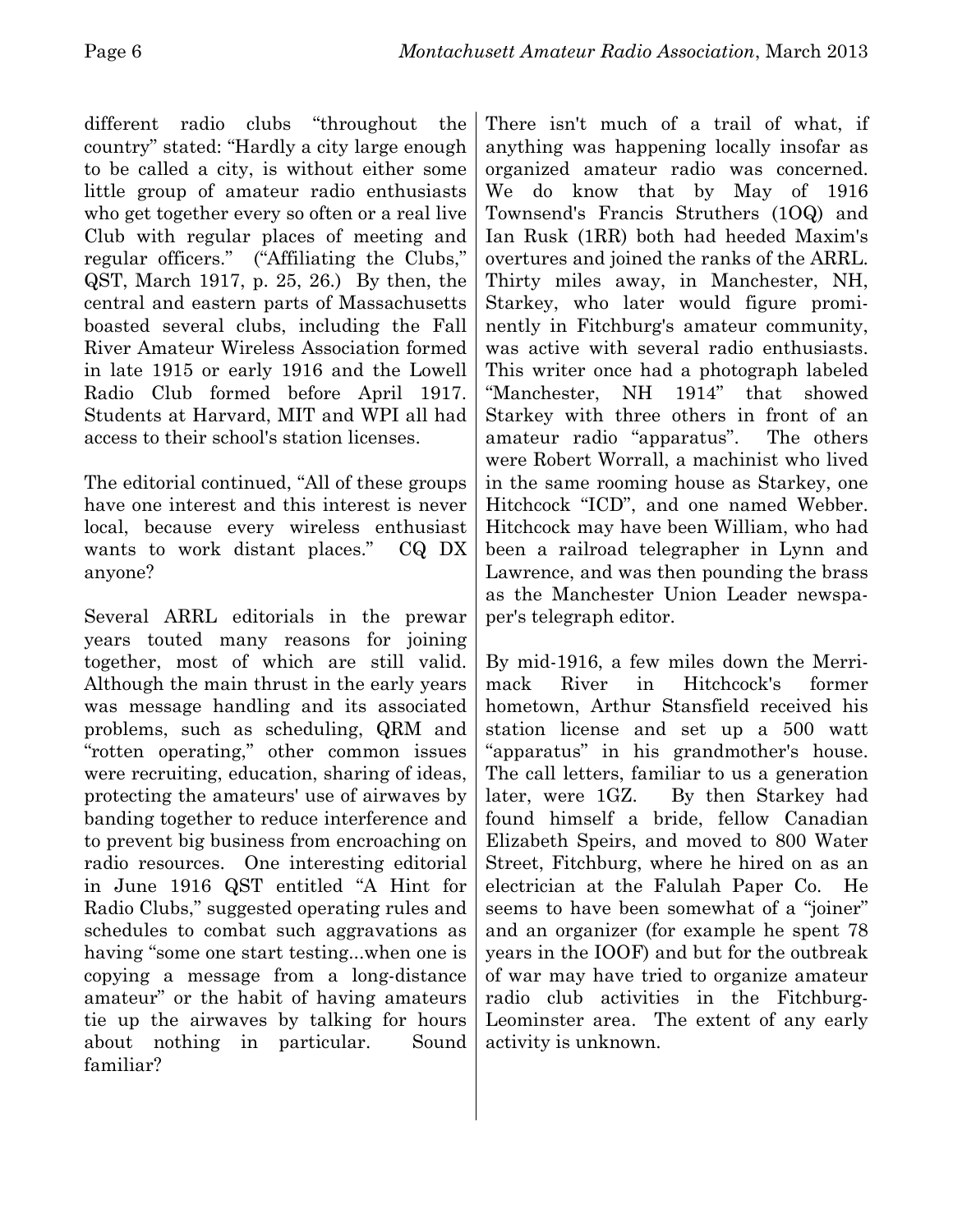While all of this growing and organizing and affiliating was taking place the ugly specter of war loomed on the horizon. The war in Europe had been raging for more than two years. Even though President Wilson had proclaimed neutrality early on, U.S. amateur radio operators knew that their use of the wireless might soon be jeopardized by the onslaught of the Kaiser's grey-shirted legions. In March 1917 a QST editorial reported, "When the European war first broke out, a lot of us on the Pacific coast were compelled to shut up." After some negotiations with the Commissioner of Navigation in Washington the order was lifted. The editor did not specify the cause of the order or why it was for the Pacific coast only. Nonetheless it was a sign of what lie ahead.

Meanwhile, the government was actively recruiting men and women as wireless operators, both as civilians and in the military. Advertisements in local newspapers shouted "WIRELESS operators are urgently needed in all branches of Government Service, Naval Reserve, Signal Corps (Aviation and Field Service) Artillery, etc."

The next month the other boot dropped. On April 6, 1917, President Wilson issued the dreaded Executive Order to cease all wireless activity. The order was published in full in the May issue of QST, under the headline "WAR!" Amateur Radio experimentation in the U.S. had just lost its "spark."

Next time, in Part 6: Amateur Radio operators, Uncle Sam wants you!

*Ed. note: part 4 of this series by NZ1D appeared in the W1/GaZette vol. 55 no. 3, November 2012.*

#### **Florida Hams Prove that Ham Radio Works When Cell Phones Don't**

After a day of exploring the Green Swamp Wildlife Management Area in Florida with his grandson, Joe Cody KE4WDP saw that the roads were flooding and becoming hazardous. As he tried to drive out of the area, Cody's small pick-up truck got bogged down in the mud. Since he was out of cell phone range, Cody tried calling for help on the Dade City 146.880 repeater. Richard Parker, KF4ORW, of Dade City, Florida, heard the call and answered.

Parker called 911 in Pasco County, who put him in touch with the dispatch in neighboring Polk County. Cody passed his location on to Parker, who in turn passed it on to the Polk County Sherriff's Office.

About 30 minutes later, Parker saw a helicopter fly over and around Cody's position, and after another 30 minutes, Cody radioed back, saying he was on his way home -- thanks to a Lake County Deputy in a Sherriff's Office truck that had a winch. The Polk County Sherriff's Office called me back to say that the helicopter from Lake County found the truck inside Lake County and sent both a deputy from Lake County, as well as a Fish and Game Officer and winched him out of the mud. They called me back to thank us for assisting the stranded pair. Ham radio still works when other forms of communications don't." -- Thanks to ARRL West Central Florida Section Public Information Coordinator Kevin Poorman, KV4CT, for the information**.**

From *The ARRL Letter* March 7, 2013